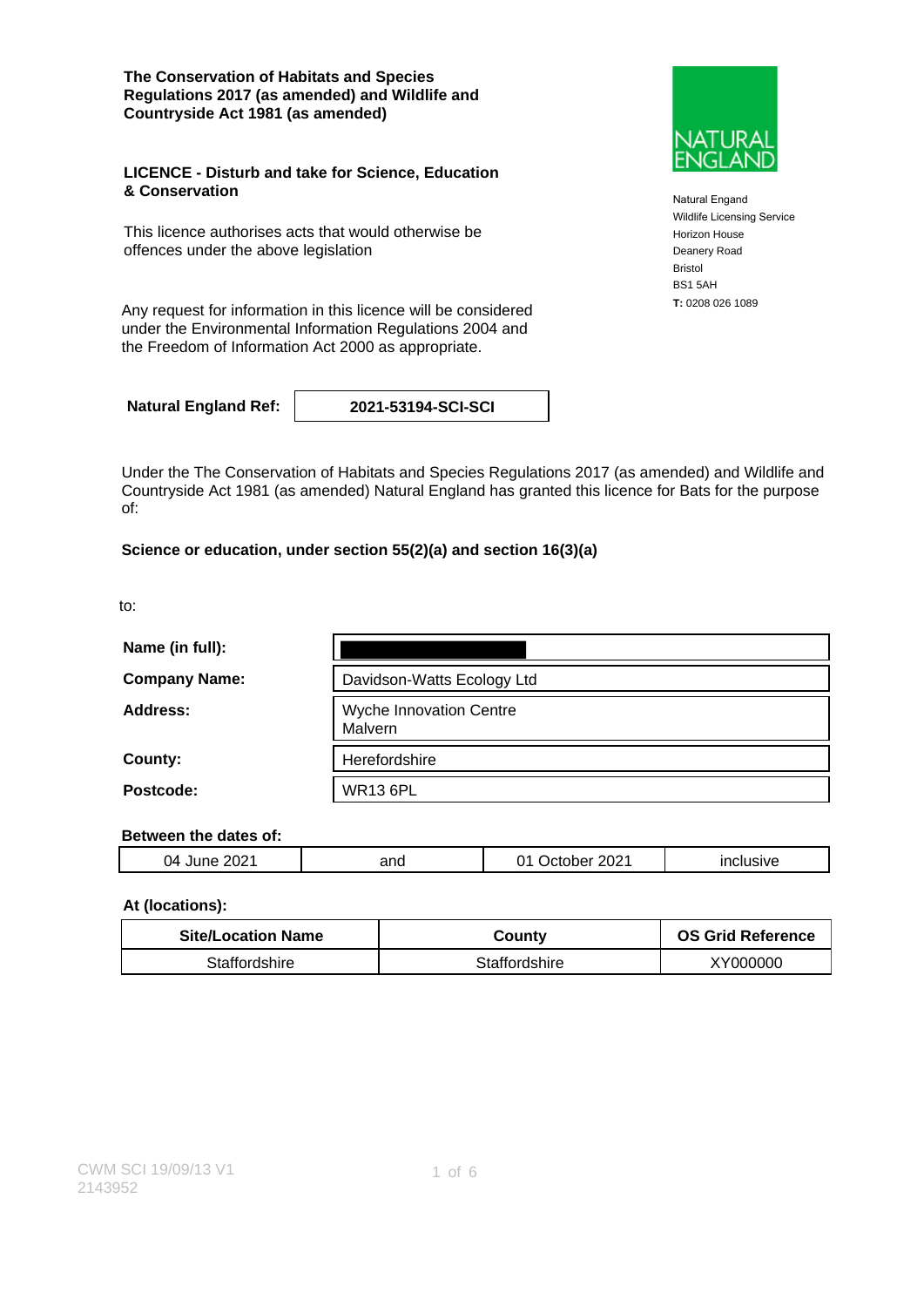**For the following species:**

CWM SCI 19/09/13 V1 2143952

2 of 6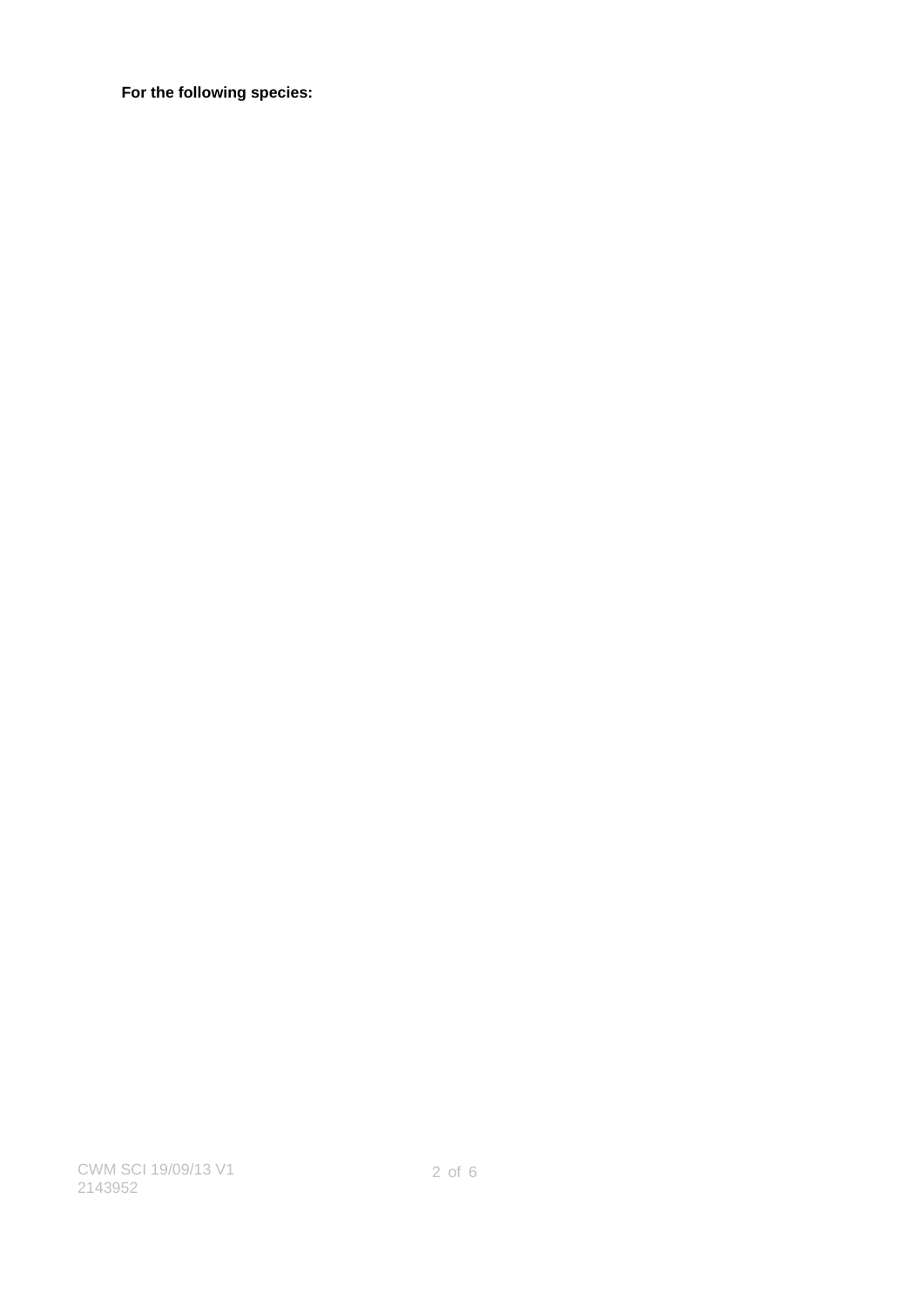| <b>Species Common</b><br><b>Name</b><br>(Taxonomic Name) | <b>Number</b>    | <b>Activity</b> | <b>Method</b>                 | <b>Detailed Location</b> | <b>OS Grid</b><br><b>Reference</b> |
|----------------------------------------------------------|------------------|-----------------|-------------------------------|--------------------------|------------------------------------|
| All Bats<br>(Chiroptera)                                 | 0                | <b>Disturb</b>  | Artificial light -<br>torches | Staffordshire            | XY000000                           |
| All Bats<br>(Chiroptera)                                 | $\mathbf 0$      | <b>Disturb</b>  | Static hand<br>held net       | Staffordshire            | XY000000                           |
| All Bats<br>(Chiroptera)                                 | 0                | Take            | Static hand<br>held net       | Staffordshire            | XY000000                           |
| All Bats<br>(Chiroptera)                                 | 0                | <b>Disturb</b>  | Mist nets                     | Staffordshire            | XY000000                           |
| All Bats<br>(Chiroptera)                                 | 0                | Take            | Mist nets                     | Staffordshire            | XY000000                           |
| All Bats<br>(Chiroptera)                                 | 0                | <b>Disturb</b>  | Harp trap                     | Staffordshire            | XY000000                           |
| All Bats<br>(Chiroptera)                                 | 0                | <b>Take</b>     | Harp trap                     | Staffordshire            | XY000000                           |
| All Bats<br>(Chiroptera)                                 | 0                | <b>Disturb</b>  | Hand                          | Staffordshire            | XY000000                           |
| All Bats<br>(Chiroptera)                                 | 0                | <b>Disturb</b>  | Ringing                       | Staffordshire            | XY000000                           |
| All Bats<br>(Chiroptera)                                 | 0                | <b>Disturb</b>  | <b>Acoustic lures</b>         | Staffordshire            | XY000000                           |
| All Bats<br>(Chiroptera)                                 | 0                | <b>Disturb</b>  | By hand from<br>bat boxes     | Staffordshire            | XY000000                           |
| All Bats<br>(Chiroptera)                                 | 0                | Take            | By hand from<br>bat boxes     | Staffordshire            | XY000000                           |
| All Bats<br>(Chiroptera)                                 | $\mathbf 0$      | Take            | Hand                          | Staffordshire            | XY000000                           |
| Soprano pipistrelle<br>(Pipistrellus pygmaeus)           | 0                | <b>Disturb</b>  | Radio<br>transmitter          | Staffordshire            | XY000000                           |
| Common pipistrelle<br>(Pipistrellus pipistrellus)        | 0                | <b>Disturb</b>  | Radio<br>transmitter          | Staffordshire            | XY000000                           |
| Nathusius' pipistrelle<br>(Pipistrellus nathusii)        | 0                | <b>Disturb</b>  | Radio<br>transmitter          | Staffordshire            | XY000000                           |
| <b>Barbastelle</b><br>(Barbastella<br>barbastellus)      | $\mathbf 0$      | <b>Disturb</b>  | Radio<br>transmitter          | Staffordshire            | XY000000                           |
| Natterer's<br>(Myotis nattereri)                         | 0                | <b>Disturb</b>  | Radio<br>transmitter          | Staffordshire            | XY000000                           |
| Noctule<br>(Nyctalus noctula)                            | 0                | <b>Disturb</b>  | Radio<br>transmitter          | Staffordshire            | XY000000                           |
| Leisler's<br>(Nyctalus leisleri)                         | $\mathbf 0$      | <b>Disturb</b>  | Radio<br>transmitter          | Staffordshire            | XY000000                           |
| Brown long-eared<br>(Plecotus auritus)                   | $\boldsymbol{0}$ | Disturb         | Radio<br>transmitter          | Staffordshire            | XY000000                           |
| Whiskered<br>(Myotis mystacinus)                         | 0                | <b>Disturb</b>  | Radio<br>transmitter          | Staffordshire            | XY000000                           |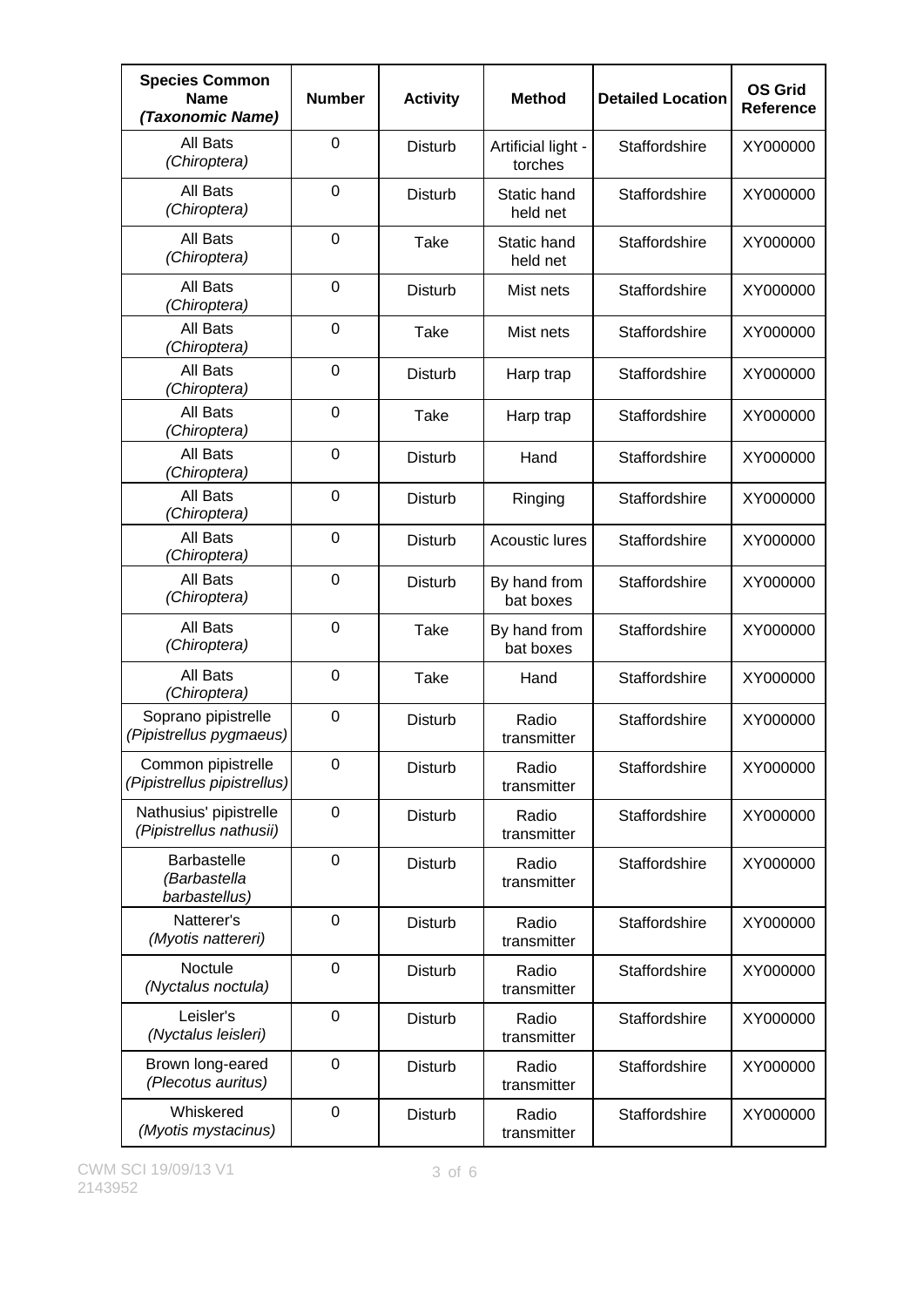| <b>Species Common</b><br><b>Name</b><br>(Taxonomic Name) | <b>Number</b> | <b>Activity</b> | <b>Method</b>        | <b>Detailed Location</b> | <b>OS Grid</b><br><b>Reference</b> |
|----------------------------------------------------------|---------------|-----------------|----------------------|--------------------------|------------------------------------|
| Brandt's<br>(Myotis brandtii)                            | 0             | <b>Disturb</b>  | Radio<br>transmitter | Staffordshire            | XY000000                           |
| Alcathoe<br>(Myotis alcathoe)                            | 0             | <b>Disturb</b>  | Radio<br>transmitter | Staffordshire            | XY000000                           |
| Daubenton's<br>(Myotis daubentonii)                      | 0             | <b>Disturb</b>  | Radio<br>transmitter | Staffordshire            | XY000000                           |

**This licence is granted subject to the licensee, including servants and named agents, adhering to the conditions and notes specified below.**

**Signature: Date:** 04 June 2021

(for and on behalf of Natural England)

### **WARNING**

- **This licence authorises acts that would otherwise be offences under the The Conservation of Habitats and Species Regulations 2017 (as amended) and Wildlife and Countryside Act 1981 (as amended). Any departure from the conditions relating to this licence may be an offence under that legislation;**
- **This licence conveys no authority for actions prohibited by any other legislation;**
- **This licence can be modified or revoked at any time by Natural England, but this will not be done unless there are good reasons for doing so. The licence is likely to be revoked immediately if it is discovered that false information had been provided which resulted in the issue of the licence.**

# **LICENCE CONDITIONS**

- 1. These conditions apply to the licensee and any additional authorised person. The licensee and any additional authorised person(s) are responsible for ensuring that any licensed operations/ activities comply with all terms and conditions of the licence.
- 2. The licensee and any additional authorised person(s), shown on the licence, may act under the authority of this licence. The licensee or any additional authorised person(s) may also employ assistants provided they work under the direct personal supervision of the licensee or authorised person.
- 3. Whilst engaged in activities permitted by this licence, the licensee and/or any additional authorised person(s), must have access to a copy of this licence and produce it to any police officer or any Natural England officer on demand.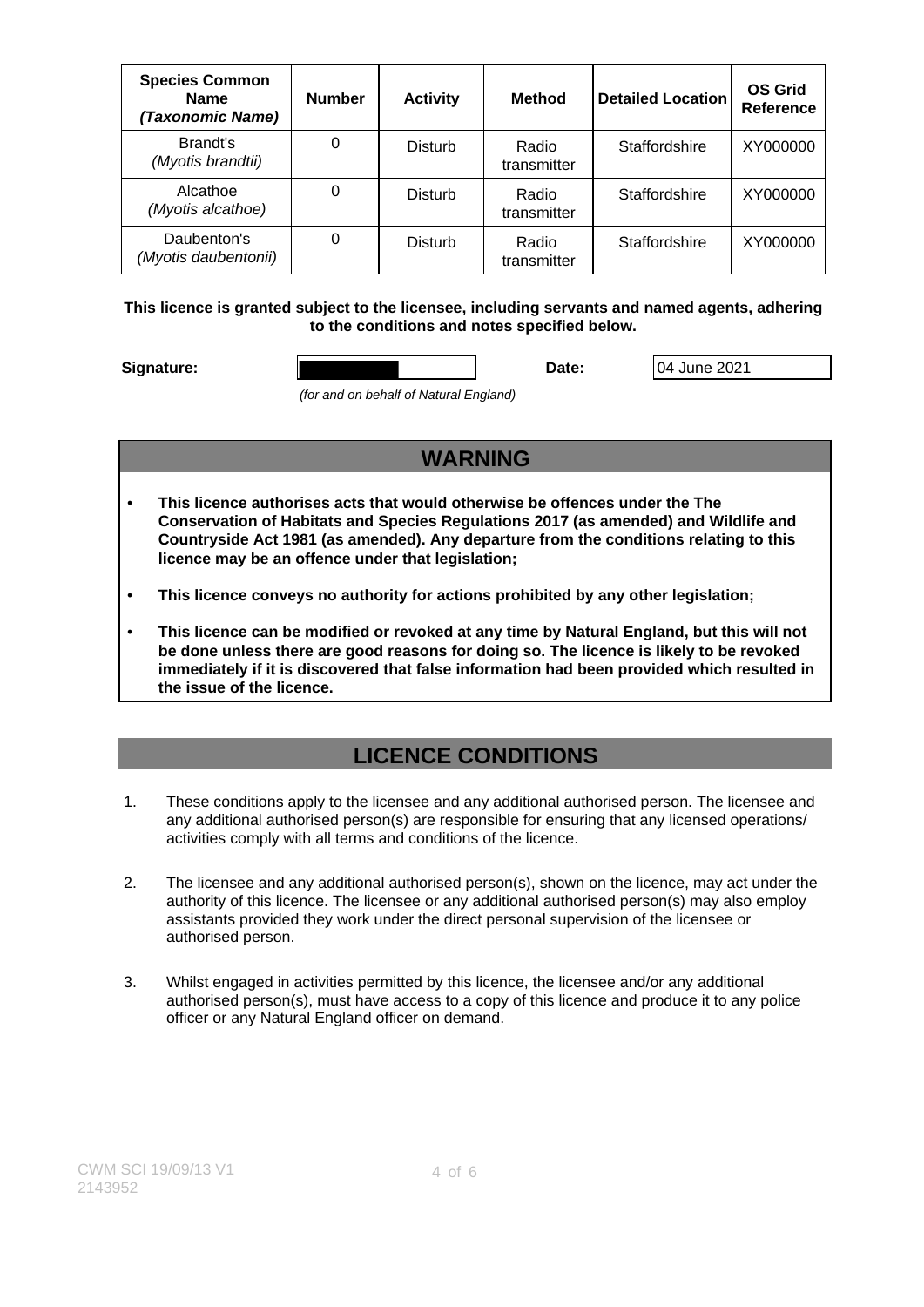## **LICENCE CONDITIONS**

- 4. The Licensee and any additional authorised person(s) shall permit an officer of Natural England, accompanied by such persons as he/she considers necessary for the purpose, on production of his/her identification on demand, reasonable access to the site for monitoring purposes and to be present during any operations carried out under the authority of this licence for the purpose of ascertaining whether the conditions of this licence are being, or have been, complied with. The Licensee shall give all reasonable assistance to an officer of Natural England and any persons accompanying him/her.
- 5. This licence does not convey any right of entry upon land, and the landowner's/occupier's prior permission must be obtained, as necessary, before the licence is used.
- 6. No licensed activity shall be carried out under this licence on a National Nature Reserve or Marine Nature Reserve except with the prior written permission of Natural England.
- 7. A person authorised by the licensee shall provide him/her with such information as is within his/ her knowledge and is necessary for the Report, which the licensee is required to make to Natural England.
- 8. The 'Report by licensee of action taken under licence' must be completed, even if no licensed action is taken. It must be submitted on line or sent to the Natural England office at the address shown on this licence, to arrive no later than 14 days (two weeks) after the expiry of the licence. Failure to make a report may result in the licence being revoked and/or any future applications being refused.
- 9. This licence may be modified or revoked at any time by Natural England.

Additional condition(s):

See Additional Conditions and Notes Annex

## **NOTES**

- 1. Please read the details of your licence carefully to ensure that you comply with it paying particular attention to the number and species licensed as this may differ to what was requested in your application.
- 2. Under Regulation 60(1) of the Conservation of Habitats and Species Regulations 2017 (as amended), it is an offence to contravene or fail to comply with a licence condition. This includes all persons authorised to act under this licence.
- 3. An additional authorised person is a suitably trained and experienced person who is able to carry out work under a licence without the personal supervision of the licensee. To carry out licensed activities their name will be on the licence. To comply with the licence conditions, additional licenced persons should have a copy of the licence accessible when acting under the licence.